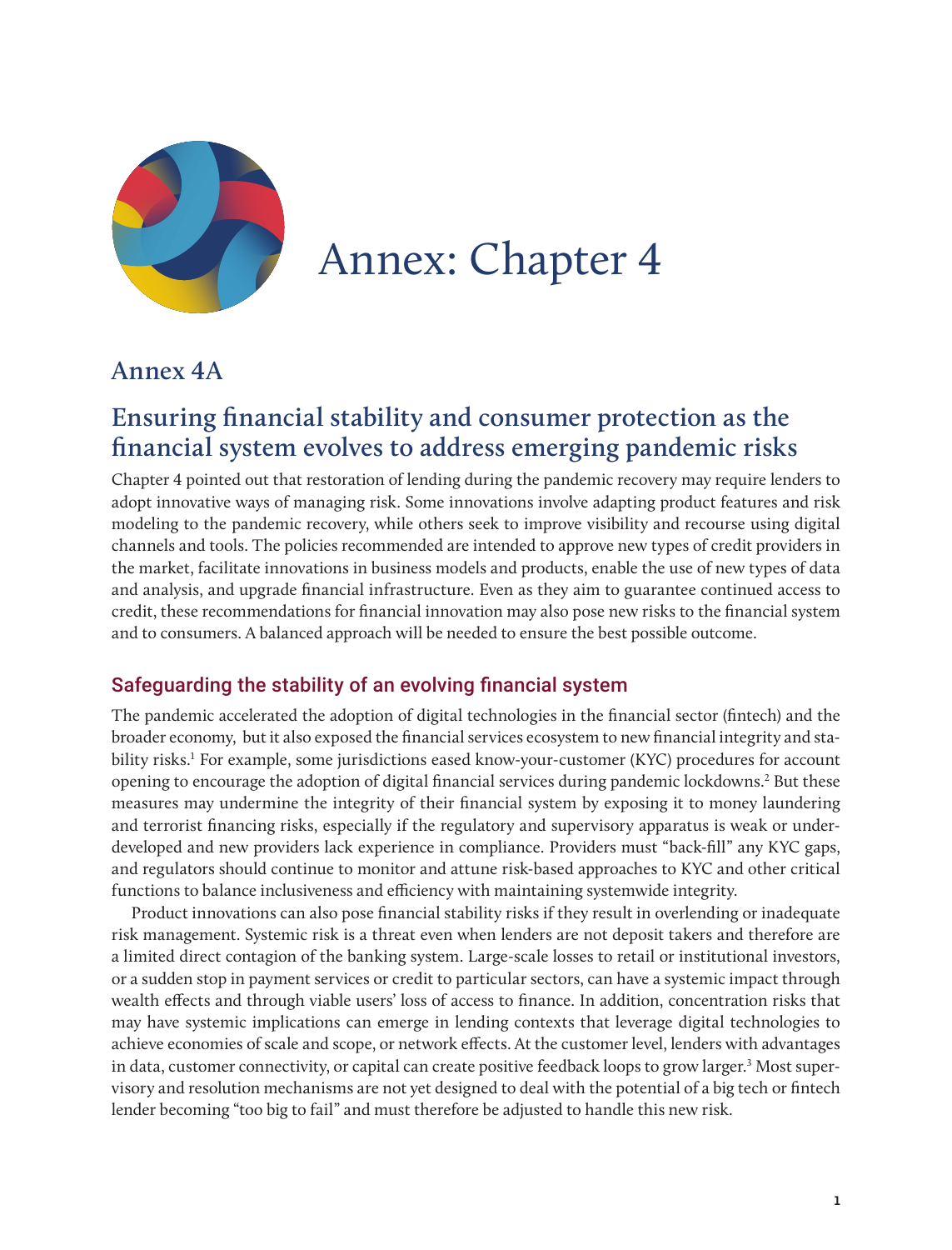At the infrastructure level, adoption of cloud computing by incumbent financial institutions and new providers is resulting in a concentration of operational risks, including possible system failures or cybersecurity breaches. For example, almost 50 percent of the global cloud computing market share is controlled by one giant provider.<sup>4</sup> If that one provider experiences an outage or a security breach, the impact could be broad. Regulatory authorities can put mechanisms in place to monitor the evolution of industry structure, keeping the trade-off between competition and stability in mind.<sup>5</sup>

Specific aspects of some new lending models create new forms of risk that arise regardless of whether a lender is systemic or not, and they should be monitored by supervisors. Alternative lenders may have bigger risk appetites, some act as exchanges and so have little "skin in the game," while others can offset loan losses with other revenue streams. Embedded finance could lead to forms of connected lending or "channel stuffing" in which the lender provides funding to prop up sales in its other business. Furthermore, linking credit origination to real sector profitability could amplify procyclicality in credit provision. Although more of the volatility of credit in recent credit cycles has originated in the financial sector than in the real sector, contextual finance lender-borrower links have yet to be tested during a cyclical downturn in which alternative lenders and embedded finance play a significant role.

#### Protecting consumers from risks associated with an evolving financial system

This section discusses some consumer protection risks arising from faster adoption of digital technologies during the pandemic; aggressive marketing and pricing by new types of providers; and potential misuse of personal and alternative data and highlights the need for informed customers and appropriate regulatory policy actions.

#### **Faster digital adoption, slower consumer education and training**

During the pandemic, digital adoption helped financial institutions to continue serving their customers and helped governments to deliver pandemic support programs. In Bangladesh, for example, the government opened 2.5 million digital financial accounts in less than a month so that garment sector workers could receive digital government-to-person (G2P) payments. Across the globe, authorities in several jurisdictions encouraged enrollment in digital financial services by relaxing onboarding requirements. As a result, in 2020 the more than 136 million new registered mobile money accounts worldwide accounted for approximately 12.7 percent growth over the previous year, significantly exceeding growth expectations.<sup>6</sup> Yet supervisors of financial institutions consider consumer protection to be one of the top risks in fintech during the pandemic.7

Financial consumer protection (FCP) and financial education efforts have struggled to keep pace with accelerated digital adoption, giving bad actors opportunities to exploit consumers. The pandemicdriven surge in digital adoption, for example, created new opportunities for fraud and cybertheft stemming from a lack of user awareness and technology education. The reality is that the risk of fraud and cybertheft is not new to digital financial services, but it seems to have exposed consumers to more losses from fraud than traditional financial services.<sup>8</sup> Lacking familiarity with novel and sometimes opaque or complex digital products, consumers may be defrauded by the staff of the alternative lenders, a third party, or other fraudsters especially if the control environment is weak. During the pandemic, many of the customers who adopted digital channels for the first time had a limited digital capability to carry out remote digital transactions,<sup>9</sup> making them vulnerable to data privacy risks or to cybercriminals and other fraudsters. Inexperienced mobile money users have been known to share their phones or provide a merchant with their PIN numbers to complete a transaction.<sup>10</sup>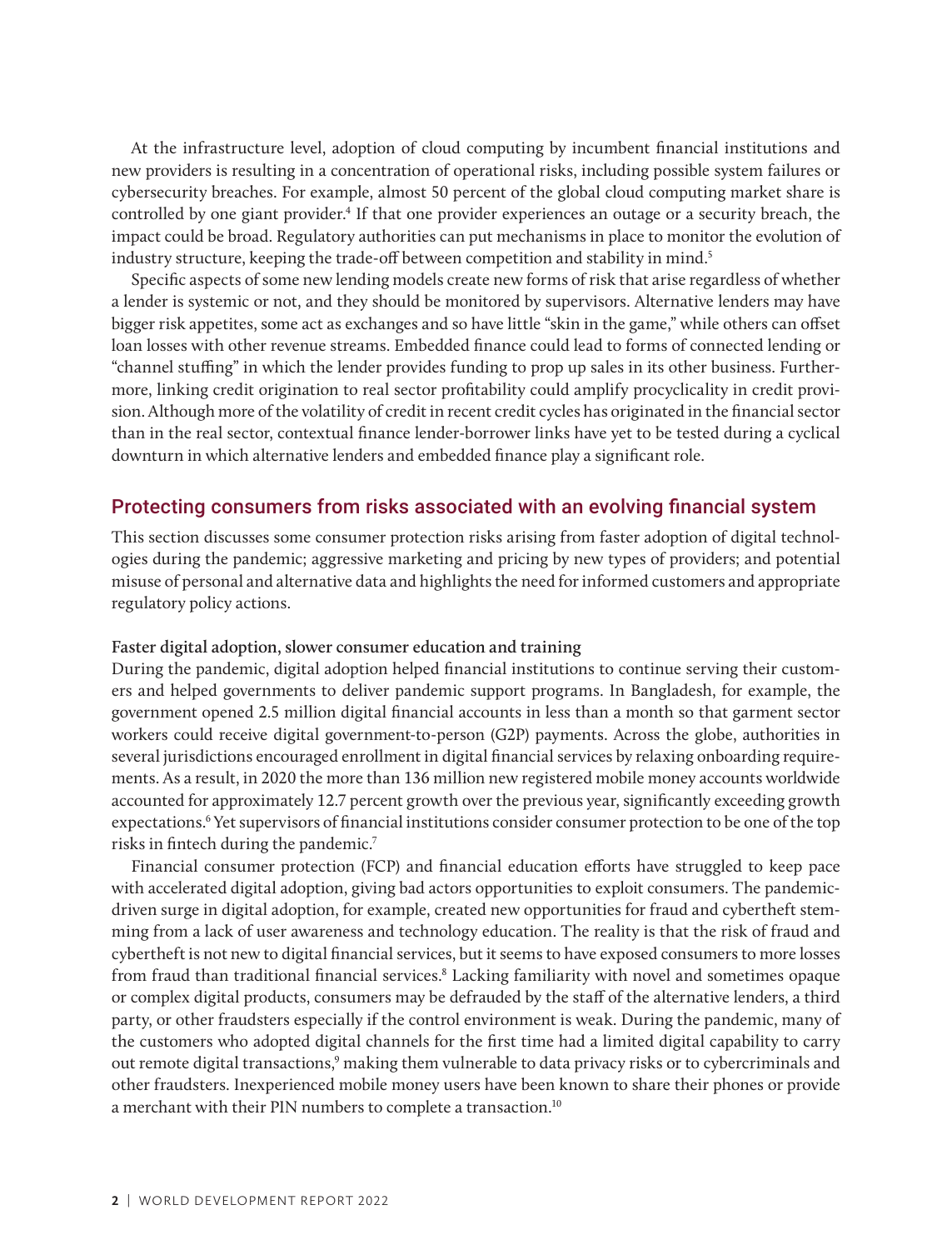There is no doubt that the role of robust FCP frameworks and provider self-regulation is important, but supervision and regulation alone cannot fully address the risks. Informed consumers are a critical line of defense against fraud and mis-selling. Promoting consumer awareness, knowledge, and skills about financial products and services can address "decision failures" and improve consumer protection. Even before the pandemic, adoption of digital finance outran financial literacy and consumers' ability to wisely use credit. Mobile lending apps in Kenya and Tanzania are just one example.11 Rapid adoption rates during the pandemic, as well as urgent needs for credit, exacerbated financial literacy issues at a time when standard educational delivery channels were stymied. In an attempt to compensate, some governments shifted their delivery of financial education messages to digital channels.12 Technology-based channels can deliver simple, actionable, accessible, and personalized financial education, especially to youth. Innovations such as personalized financial counseling and behavioral nudges related to financial goals can also strengthen FCP.13 Although digital delivery of financial education promotes financial resilience in several ways, it requires basic digital skills and access to digital infrastructure (such as a smartphone and broadband internet). Lack of access may exclude the households most in need of financial literacy support.14

#### **Aggressive marketing and pricing by new types of providers**

On the provider side, many found it difficult during the pandemic to train users and gauge product suitability. As a result, providers may have been more likely to sell inappropriate products or engage in unfair lending practices that lack transparency—sometimes unwittingly. If they do not consider the precise needs and circumstances of consumers, providers may design products that may be too complex or too expensive. For example, digital credit providers may offer loans without adequately taking the repayment capacity of the borrower into account, resulting in overindebtedness. To mitigate this risk, providers can design products with the characteristics of consumers in target segments in mind, and regulators can require providers to enlist consumer segments to evaluate the suitability of product design features and sell products only to those segments.<sup>15</sup> In 2019, the World Bank published guidance on how to design and distribute retail financial products to ensure their suitability.16 The guidance emphasized the role of appropriate legal requirements.

Digital lenders may use technology to exploit consumer behavioral biases and to target their marketing campaigns at consumers when they are most susceptible to taking on credit.<sup>17</sup> These lenders also have a tendency to use manipulative sales techniques that lack transparency and adequate disclosures, thereby exposing consumers to hidden terms and conditions of credit. The use of digital delivery channels such as feature phones, for example, may be characterized by poor disclosures. Mobile loans in Kenya and Tanzania have been criticized for lack of transparency, high rates of default, and overindebtedness.18 Furthermore, some app-based lenders may exploit weaknesses in the regulatory framework, such as lack of vetting requirements, to defraud borrowers, perhaps by requesting up-front application fees and yet failing to extend credit. Along with undertaking financial literacy, regulators can address these problems by imposing authorization and vetting requirements on all credit providers, as well as risk management and governance requirements,<sup>19</sup> and by enforcing requirements that providers warn consumers about risks related to their products.

These consumer protection risks are not entirely new; the pandemic has only made them more apparent. Providers and regulators have long recognized that not all financial products are suitable for all customers, and digital lenders can undermine consumer protection through aggressive marketing and pricing strategies exploiting weaknesses in regulation and consumer literacy. To develop FCP frameworks appropriate for their jurisdictions, policy makers can leverage the extensive policy guidance on FCP in the digital age provided by the G20-OECD Task Force on Financial Consumer Protection and the World Bank<sup>20</sup>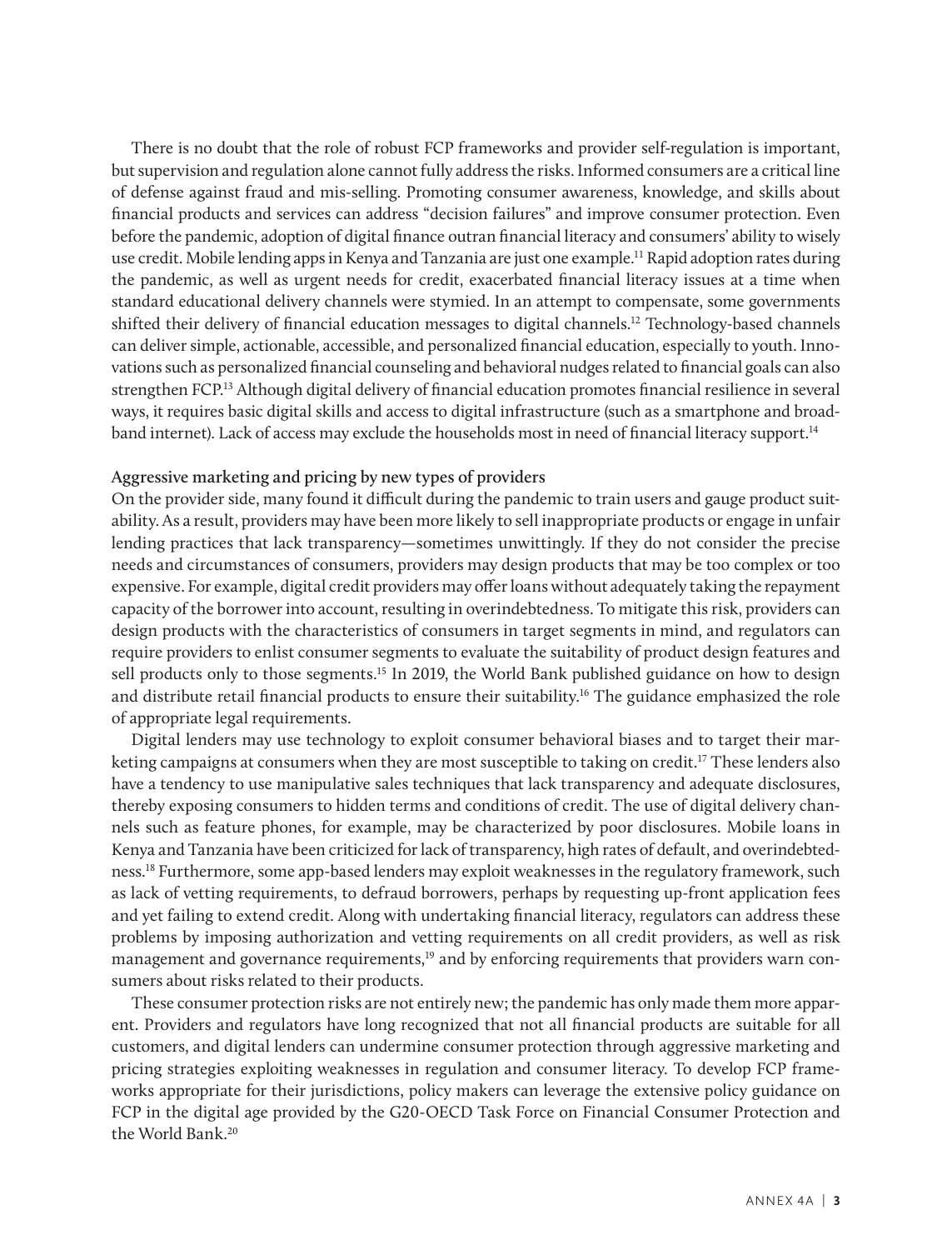#### **Possible misuse of personal and alternative data**

Another area of concern related to digital financial services is data ownership, access, and use. Effective data sharing can catalyze the restoration of lending during the recovery. Regulations commonly require that financial institutions share certain types of credit information to prevent overborrowing, thereby promoting systemic soundness. In the context of financial innovation, data frameworks for credit information systems should ensure that nontraditional lenders have access to that credit information and report their credit exposures. The Reserve Bank of India, for example, revised its legal framework to create a class of nonbank financial institution, account aggregators, to enable sharing of customers' data across institutions.<sup>21</sup>

The use of alternative data requires data frameworks that protect consumer data privacy and ensure there is informed consent to collect data. Appropriate safeguards are needed as well on how those data are shared and used. Without adequate safeguards, data can be used for purposes other than originally intended, or they can be abused by unauthorized parties, resulting in loss of privacy, financial losses, or damage to consumer trust in financial services. Therefore, appropriate data ownership and sharing frameworks are needed to enable data-driven lending as part of the crisis recovery. In this connection, the 2021 *World Development Report* proposed a rights-based data governance framework that can promote data sharing while protecting against misuse.22 Data frameworks seek to protect privacy and recognize the economic value in it by clarifying who has rights to the data and how the data can be appropriately accessed and used. An issue is, for example, what right the bank and the customer each have for account and payments data. A robust data framework should ensure privacy of the individual through control of access and ability to limit the uses of their personal data.

Consumer empowerment in the data realm can be fostered by a well-designed open data framework, which enables the data subject to determine whether and how an entity that has collected data can—or must—share it with a third party. Open data ecosystems promote free and easy access to data for use, reuse, distribution, and republishing without restrictions, except for attribution and sharing.<sup>23</sup> In banking, the notion of open data involves sharing customer-permissioned data with third parties to promote access to finance. Several emerging market jurisdictions are implementing open banking regulations $24$ with the aim of unlocking access to a broader set of data by new players and motivating incumbents to update their toolboxes to compete more effectively. For example, the Open Banking Directive, issued by the Bank of Brazil and in effect since June 2020, mandates the sharing of data related to service channels, bank accounts (such as deposit, savings, and credit accounts), and customer transactions.25 Building on the fintech law issued in 2018, the Comisión Nacional Bancaria y de Valores (CNBV) in Mexico released the first rules on open banking in March 2020, which require all financial institutions, including bureaus, to establish application programming interfaces (APIs) to enable sharing of open financial data, aggregate data, and transactional data.26 As of June 5, 2021, over 2,200 financial entities in the country were expected to have implemented APIs to exchange open data with third parties.

### **Conclusion**

The policies for supporting lending during the pandemic recovery discussed in chapter 4 are aimed at achieving several outcomes such as enabling sound and well-regulated innovation, including entry of new providers, product innovation, and use of new types of data and analysis; protecting consumers through measures that ensure suitability of products, financial literacy, and data privacy; and investing in hard and soft financial infrastructure such as digital identity, connectivity, payments, and credit infrastructure. Achieving these outcomes requires better regulatory and supervisory capacity, as well as effective collaboration among sector regulators and competition/market conduct authorities both within and across jurisdictions.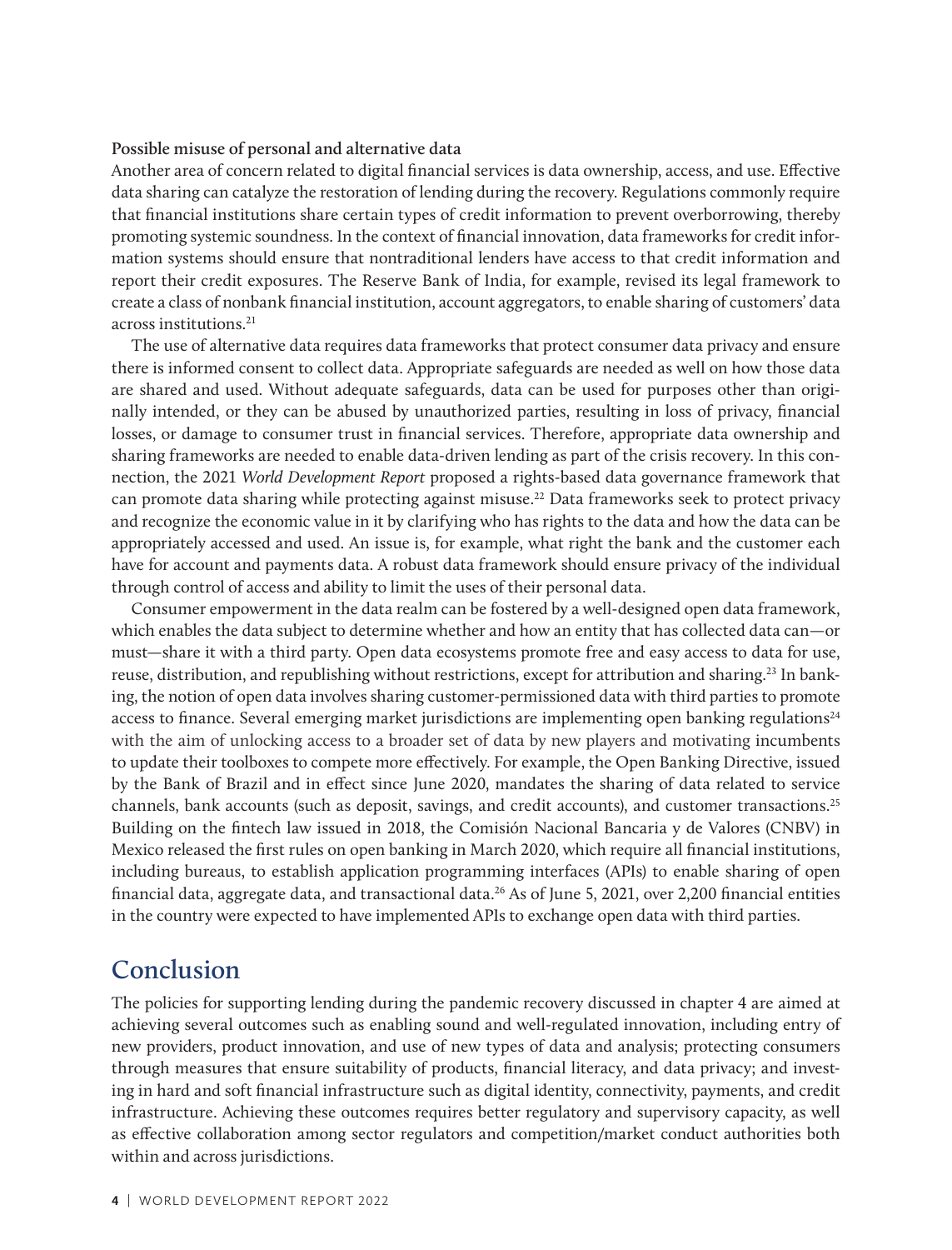### **Notes**

- 1. IMF and World Bank (2018).
- 2. GSMA (2020).
- 3. Feyen et al. (2021).
- 4. IIF (2018).
- 5. Scott, Gulliver, and Nadler (2019).
- 6. GSMA (2021).
- 7. World Bank and CCAF (2020).
- 8. World Bank (2021a).
- 9. Klapper, Lusardi, and van Oudheusden (2015). This aspect is particularly important because digital illiteracy and lack of digital access were highly correlated with financial exclusion (Sahay et al. 2020).
- 10. Lake (2013).
- 11. Izaguirre, Kaffenberger, and Mazer (2018).
- 12. OECD (2021b).

# **References**

- Asif, Chandana, Tunde Olanrewaju, Hiro Sayama, and Ahalya Vijayasrinivasan. 2021. "Financial Services Unchained: The Ongoing Rise of Open Financial Data." McKinsey & Company, London.
- Banco Central do Brazil. 2020. "Regulation on Open Banking, Joint Resolution No. 1 of 4 May 2020 and Circular No. 4.015 of 4 May 2020." [https://www.bcb.gov.br](https://www.bcb.gov.br/acessoinformacao/perguntasfrequentes-respostas/openbanking) [/acessoinformacao/perguntasfrequentes-respostas](https://www.bcb.gov.br/acessoinformacao/perguntasfrequentes-respostas/openbanking) [/openbanking.](https://www.bcb.gov.br/acessoinformacao/perguntasfrequentes-respostas/openbanking)
- Carpena, Fenella, Shawn Cole, Jeremy Shapiro, and Bilal Zia. 2017. "The ABCs of Financial Education: Experimental Evidence on Attitudes, Behavior, and Cognitive Biases." *Finance and PSD Impact: The Lessons from DECFP Impact Evaluations* 40 (February), World Bank, Washington, DC. [https://openknowledge.worldbank.org](https://openknowledge.worldbank.org/handle/10986/26068) [/handle/10986/26068](https://openknowledge.worldbank.org/handle/10986/26068).
- CGAP (Consultative Group to Assist the Poor). 2020. "Open Banking: How to Design for Financial Inclusion." Working paper, CGAP, Washington, DC. [https://www.cgap](https://www.cgap.org/sites/default/files/publications/2020_10_Working_Paper_Open_Banking.pdf) [.org/sites/default/files/publications/2020\\_10\\_Working](https://www.cgap.org/sites/default/files/publications/2020_10_Working_Paper_Open_Banking.pdf) [\\_Paper\\_Open\\_Banking.pdf.](https://www.cgap.org/sites/default/files/publications/2020_10_Working_Paper_Open_Banking.pdf)
- Chien, J. 2021. "Financial Consumer Protection and Key Fintech Offerings: An Overview of New Manifestations of Consumer Risks and Emerging Regulatory Approaches Technical Note." World Bank Future of Finance, World Bank, Washington, DC.
- Feyen, Erik H. B., Jon Frost, Leonardo Gambacorta, Harish Natarajan, and Matthew Saal. 2021. "Fintech and the Digital Transformation of Financial Services: Implications for Market Structure and Public Policy." BIS Paper 117, Monetary and Economic Department, Bank for International Settlements, Basel, Switzerland.
- FinCoNet (International Financial Consumer Protection Organisation). 2019."Digitalisation of Short-Term, High-Cost Consumer Credit: Guidance to Supervisors." ht tp://www.finconet.org/Guidance\_Supervisors \_Digitalisation\_STHCCC.pdf.
- GSMA (GSM Association). 2020. "Mobile Money Recommendations to Central Banks in Response to COVID-19."
- 13. Carpena et al. (2017).
- 14. OECD (2021a, 2021b).
- 15. FinCoNet (2019).
- 16. World Bank (2019).
- 17. World Bank (2021a).
- 18. Izaguirre, Kaffenberger, and Mazer (2018).
- 19. Financial Technology Institutions Law 2018 (Mexico), article 37.
- 20. Chien (2021); OECD (2018); World Bank (2017).
- 21. RBI (2020).
- 22. World Bank (2021b).
- 23. ICCR (2018).
- 24. Asif et al. (2021); CGAP (2020).
- 25. Banco Central do Brazil (2020).
- 26. Plaitakis and Staschen (2020).

GSMA, London. https://www.gsma.com/mobilefor development/resources/mobile-money-recommenda tions-to-central-banks-in-response-to-covid-19.

- GSMA (GSM Association). 2021. "State of the Industry Report on Mobile Money 2021." GSMA, London. [https://](https://www.gsma.com/mobilefordevelopment/wp-content/uploads/2021/03/GSMA_State-of-the-Industry-Report-on-Mobile-Money-2021_Full-report.pdf) [www.gsma.com/mobilefordevelopment/wp-content](https://www.gsma.com/mobilefordevelopment/wp-content/uploads/2021/03/GSMA_State-of-the-Industry-Report-on-Mobile-Money-2021_Full-report.pdf) [/uploads/2021/03/GSMA\\_S tate-of-the-Industry](https://www.gsma.com/mobilefordevelopment/wp-content/uploads/2021/03/GSMA_State-of-the-Industry-Report-on-Mobile-Money-2021_Full-report.pdf) [-Report-on-Mobile-Money-2021\\_Full-report.pdf](https://www.gsma.com/mobilefordevelopment/wp-content/uploads/2021/03/GSMA_State-of-the-Industry-Report-on-Mobile-Money-2021_Full-report.pdf).
- ICCR (International Committee on Credit Reporting). 2018. "Use of Alternative Data to Enhance Credit Reporting to Enable Access to Digital Financial Services by Individuals and SMEs Operating in the Informal Economy." ICCR and World Bank Group, Washington, DC. [https://](https://www.gpfi.org/sites/gpfi/files/documents/Use_of_Alternative_Data_to_Enhance_Credit_Reporting_to_Enable_Access_to_Digital_Financial_Services_ICCR.pdf) [www.gpfi.org/sites/gpfi/files/documents/Use\\_of](https://www.gpfi.org/sites/gpfi/files/documents/Use_of_Alternative_Data_to_Enhance_Credit_Reporting_to_Enable_Access_to_Digital_Financial_Services_ICCR.pdf) [\\_Alternative\\_Data\\_to\\_Enhance\\_Credit\\_Reporting\\_to](https://www.gpfi.org/sites/gpfi/files/documents/Use_of_Alternative_Data_to_Enhance_Credit_Reporting_to_Enable_Access_to_Digital_Financial_Services_ICCR.pdf) [\\_Enable\\_Access\\_to\\_Digital\\_Financial\\_Services\\_ICCR](https://www.gpfi.org/sites/gpfi/files/documents/Use_of_Alternative_Data_to_Enhance_Credit_Reporting_to_Enable_Access_to_Digital_Financial_Services_ICCR.pdf) [.pdf](https://www.gpfi.org/sites/gpfi/files/documents/Use_of_Alternative_Data_to_Enhance_Credit_Reporting_to_Enable_Access_to_Digital_Financial_Services_ICCR.pdf).
- IIF (Institute of International Finance). 2018. "Cloud Computing in the Financial Sector: Part I—An Essential Enabler." IIF, Washington, DC. https://www.iif.com /portals/0/Files/private/32370132\_cloud\_computing \_in\_the\_financial\_sector\_20180803\_0.pdf.
- IMF (International Monetary Fund) and World Bank. 2018. "The Bali Fintech Agenda." IMF Policy Paper, IMF, Washington, DC. [https://www.imf.org/en/Publications](https://www.imf.org/en/Publications/Policy-Papers/Issues/2018/10/11/pp101118-bali-fintech-agenda) [/Policy-Papers/Issues/2018/10/11/pp101118-bali](https://www.imf.org/en/Publications/Policy-Papers/Issues/2018/10/11/pp101118-bali-fintech-agenda) [-fintech-agenda](https://www.imf.org/en/Publications/Policy-Papers/Issues/2018/10/11/pp101118-bali-fintech-agenda).
- Izaguirre, Juan Carlos, Michelle Kaffenberger, and Rafe Mazer. 2018. "It's Time to Slow Digital Credit's Growth in East Africa." *Digital Credit: Borrower Experiences and Emerging Risks* (blog), September 25, 2018. [https://](https://www.cgap.org/blog/its-time-slow-digital-credits-growth-east-africa) [www.cgap.org/blog/its-time-slow-digital-credits](https://www.cgap.org/blog/its-time-slow-digital-credits-growth-east-africa) [-growth-east-africa](https://www.cgap.org/blog/its-time-slow-digital-credits-growth-east-africa).
- Klapper, Leora, Annamaria Lusardi, and Peter van Oudheusden. 2015. "Financial Literacy Around the World." World Bank, Washington, DC. [https://gflec.org/wp-content](https://gflec.org/wp-content/uploads/2015/11/Finlit_paper_16_F2_singles.pdf) [/uploads/2015/11/Finlit\\_paper\\_16\\_F2\\_singles.pdf.](https://gflec.org/wp-content/uploads/2015/11/Finlit_paper_16_F2_singles.pdf)
- Lake, Andrew James. 2013. "Risk Management in Mobile Money: Observed Risks and Proposed Mitigants for